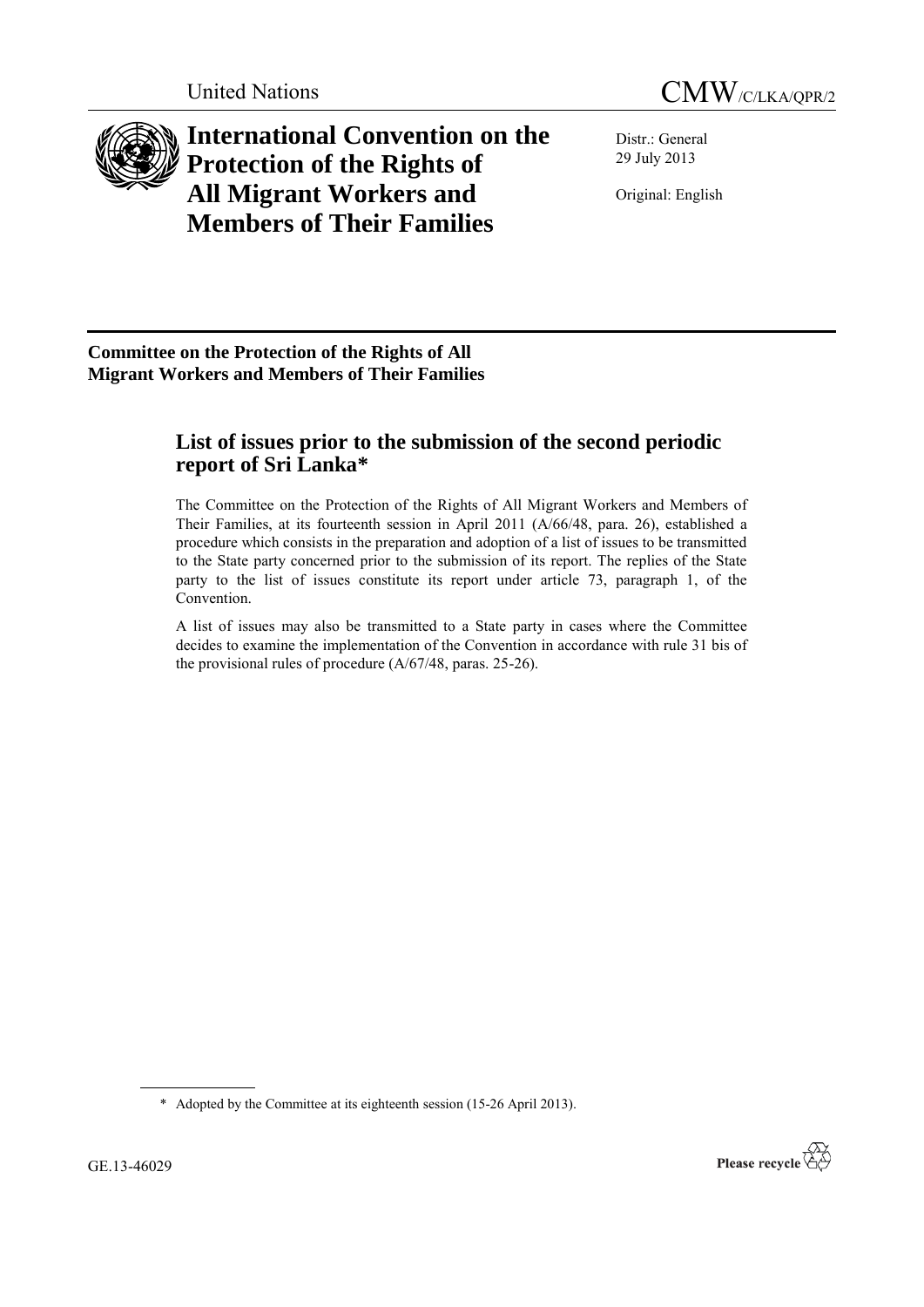## **I. General information**

1. Please provide disaggregated statistical data and information on migration flows and their characteristics. Please also provide statistical data or, if precise data is not available, data based on studies or estimates, with regard to migrant workers in an irregular situation.

2. In the light of the concerns and recommendations issued by the Committee (CMW/C/LKA/CO/1, para. 22), please indicate the progress made by the State party in developing a harmonized mechanism for gathering, processing and analysing disaggregated data on foreign migrant workers in Sri Lanka,and,in improving data collection, including through studies and estimates, on Sri Lankan migrants abroad in irregular situations.

3. Please provide information on the implementation of the 2008 National Labour Migration Policy, including its budget, coordination, monitoring and evaluation processes, as well as its impact on the rights of migrant workers, including foreign migrant workers, and their families (CMW/C/LKA/CO/1, para. 7). Please elaborate on the factors and difficulties, if any, affecting the implementation of this policy.

4. Please clarify what progress has been made with regard to harmonizing the State party's legislation with the provisions of the Convention (CMW/C/LKA/CO/1, para. 14). Please also indicate whether the Convention has been invoked in the courts or before the administrative authorities of the State party and provide examples, if any.

5. Please indicate any steps taken towards making the declarations provided for in articles 76 and 77 of the Convention, recognizing the competence of the Committee to receive communications from States parties and individuals (CMW/C/LKA/CO/1, para. 16). Please also explain whether the State party has taken any steps towards ratifying the Protocol to Prevent, Suppress and Punish Trafficking in Persons, especially Women and Children, as recommended by the Committee in its previous concluding observations (CMW/C/LKA/CO/1, paras. 19-20), and ILO Convention No. 189 (2011) concerning decent work for domestic workers.

6. Please inform the Committee of the mechanisms put in place by the State party to consult and involve migrants, migrant rights groups and other relevant NGOs in the design and implementation of policies on migration. In this regard, please also indicate whether migrant rights groups are represented on the Board of Directors of the Sri Lanka Bureau of Foreign Employment (SLBFE) and if not, please describe how the State party ensures that their voices are adequately represented in the SLBFE. Please also indicate whether the State party involved NGOs in the preparation of the replies to the present list of issues.

## **II. Information relating to the articles of the Convention**

### **A. General principles**

### **Articles 7, 37 and 83**

7. In light of the recommendations issued by the Committee (CMW/C/LKA/CO/1, para. 26), please provide updated information on the measures taken, including proposed and adopted constitutional and legislative amendments, to guarantee migrant workers and members of their families protection from discrimination, in accordance with article 7 of the Convention.

8. Please provide detailed information on the roles of the Sri Lankan embassies, consulates and labour attachés in supporting and assisting migrant workers and their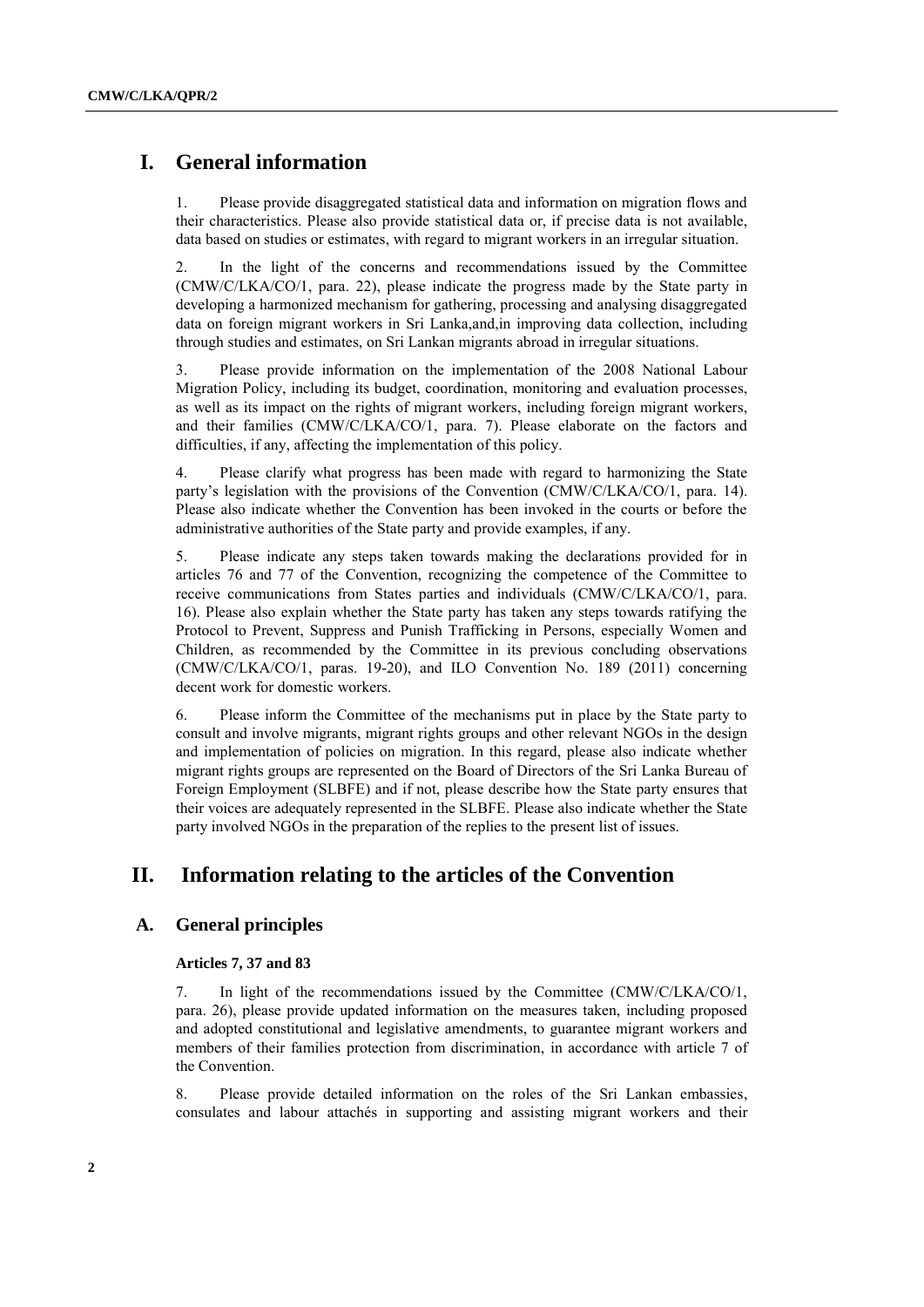families abroad alleging abuse, especially women domestic workers in the Middle East, including through the provision of appropriate shelter, legal assistance, recovery of unpaid wages and other support services. Please also provide information on the legal and other measures taken to ensure that the Sri Lankan diplomatic and consular staff abroad are adequately trained on laws and procedures of the countries of employment of Sri Lankan migrant workers.

9. Please explain the procedures established by the State party to monitor the situation of Sri Lankan migrant workers in detention centres and prisons across all host countries, and to ensure that they have effective access to justice and are not subject to physical and sexual abuse. In this context, please describe how the SLBFE, the Ministry of Foreign Employment Promotion and Welfare (MFEPW), the Ministry of Foreign Affairs and Sri Lankan diplomatic missions coordinate their monitoring and protection activities.

10. Please provide information on the mandate and activities of the National Human Rights Commission (NHRC) of Sri Lanka in promoting and protecting the rights of migrant workers and members of their families. In this regard, please also indicate the actions taken to ensure the independence of the NHRC, as recommended during the Universal Periodic Review in 2012

11. Please provide information on the existing complaint procedures and mechanisms in the State party and in Sri Lankan diplomatic missions through which Sri Lankan migrant workers or prospective migrant domestic workers and their families can seek redress if they are abused or exploited in the host countries or in Sri Lanka. Please elaborate on the measures taken to better publicize such mechanisms and services.

12. With reference to the Workmen's Compensation (Amendment) Act, No. 10 of 2005, which increased the maximum amount of compensation from 250,000 SLRs to 500,000 SLRs, please clarify whether all migrant workers, including foreign migrant workers benefit from the Workmen's Compensation Ordinance, and if so, please provide the number of workers compensated under this Ordinance, including migrant domestic workers.

## **B. Part III of the Convention**

### **Articles 8 and 9**

13. In light of the Committee's previous concluding observations (CMW/C/LKA/CO/1, paras. 51-52), please clarify whether those who irregularly leave or enter Sri Lankan territory are still penalized for the crime of "illegal migration". Please also comment on reports according to which migrants and rejected asylum seekers who returned to Sri Lanka have been subject to arbitrary detention, torture and other serious human rights abuses in the State party. Please explain whether such allegations have been independently investigated.

#### **Articles 10 and 11**

14. Please provide information on the measures taken to protect migrant women and children, especially those in irregular situations, from economic and sexual exploitation and other forms of abuse, including trafficking into forced labour, debt bondage and situations of captivity, during the recruitment stage as well as while working in the destination countries.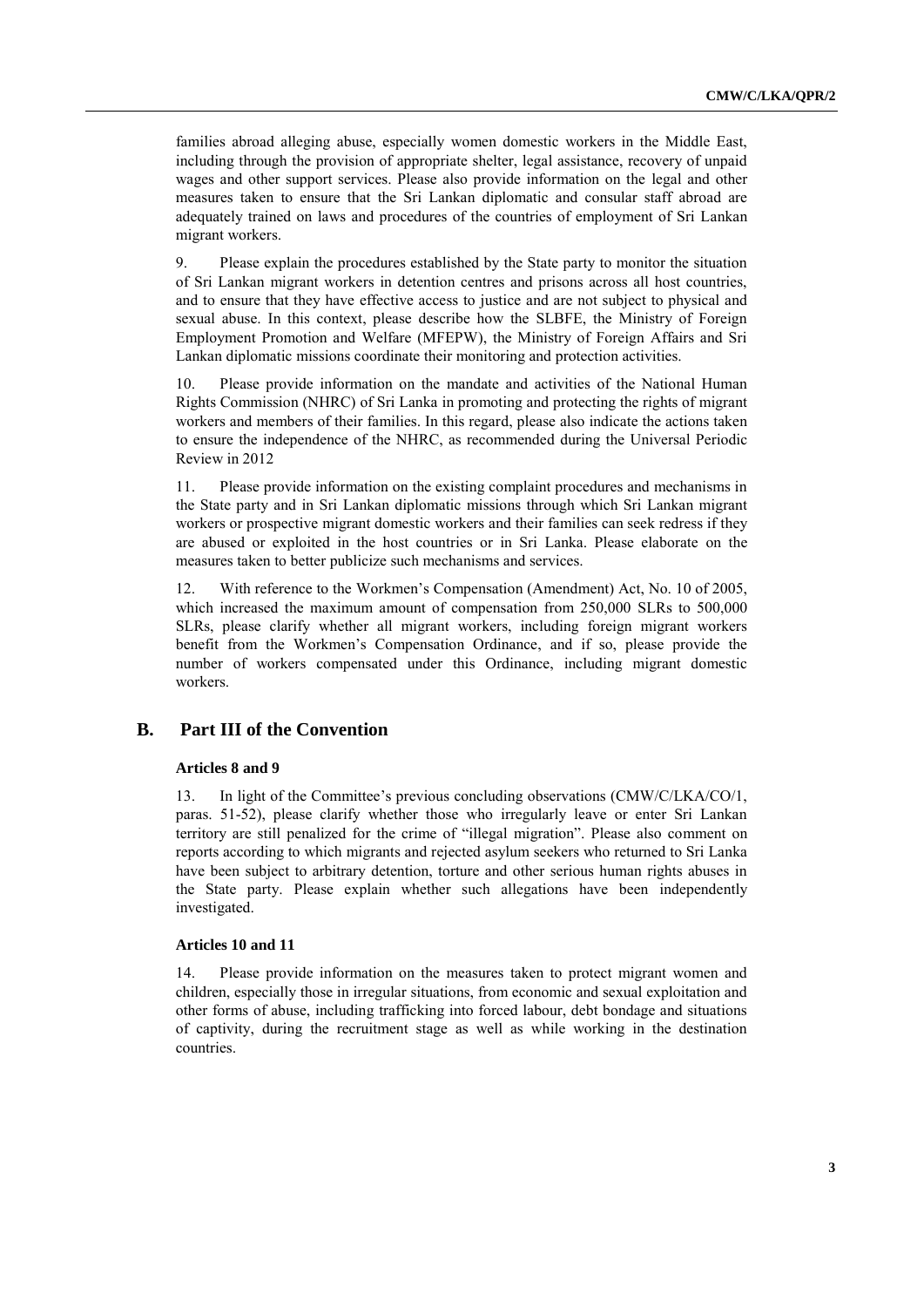#### **Articles 16 and 25**

15. In the wake of the execution of Rizana Nafeek, a Sri Lankan domestic worker, in January 2013, and regular reports of exploitation and abuse against Sri Lankan migrant domestic workers in host countries, particularly in Saudi Arabia and other countries in the Middle East, please provide detailed information on the measures taken by the State party to ensure a comprehensive response to these individual cases, particularly by:

(a) Implementing systematic reforms to prevent such abuses, including on endeavours to negotiate a review of the "sponsorship" or *kafalah* system with the relevant countries of destination;

(b) Negotiating more secure employment opportunities and enforceable contracts for women in vulnerable sectors, through regional and bilateral agreements in those countries where discriminatory treatment and abuse are more frequent;

(c) Carrying out gender training and sensitization for Government staff dealing with migration issues, in particular those providing legal and consular assistance to Sri Lankan nationals abroad seeking justice against abuse in the workplace;

Increasing awareness among Sri Lankan migrant workers, especially women domestic workers, on the available mechanism for bringing complaints against employers, so that all abuses can be investigated and punished;

(e) Liaising with local and international partner networks to provide services and support to migrants and to advocate for the rights of migrant workers.

16. In light of the concerns and recommendations issued by the Committee on Economic, Social and Cultural Rights (E/C.12/LKA/CO/2-4, para. 21), the Committee on the Rights of the Child (CRC/C/LKA/CO/3-4, paras. 44-45) and the Committee on the Elimination of Discrimination against Women (CEDAW/C/LKA/CO/7, para. 35), please indicate the measures taken to increase and ensure equal employment opportunities for prospective Sri Lankan women migrant workers within the State party with guarantees of equal remuneration, including through temporary special measures aimed at eliminating both horizontal and vertical occupational segregation.

17. In light of the Committee's previous concluding observations with regard to programmes and training (CMW/C/LKA/CO/1, paras. 12 and 24), please provide information on the efforts made by the State party to publicize the provisions of the Convention to migrant workers and their families. Please also indicate the measures taken to ensure that professionals working with or for migrants, in particular public officials, such as border police officers, immigration officials, embassy and consulate officials, social workers, judges, prosecutors and relevant Government officials are adequately and systematically trained on the Convention and migrants' rights.

## **C. Part IV of the Convention**

#### **Articles 26 and 40**

18. Please provide information on the measures taken to guarantee and protect the right to peaceful assembly and association and freedom to form and join trade unions for migrant workers and members of their families, in accordance with articles 26 and 40 of the Convention (CMW/C/LKA/CO/1, para. 26).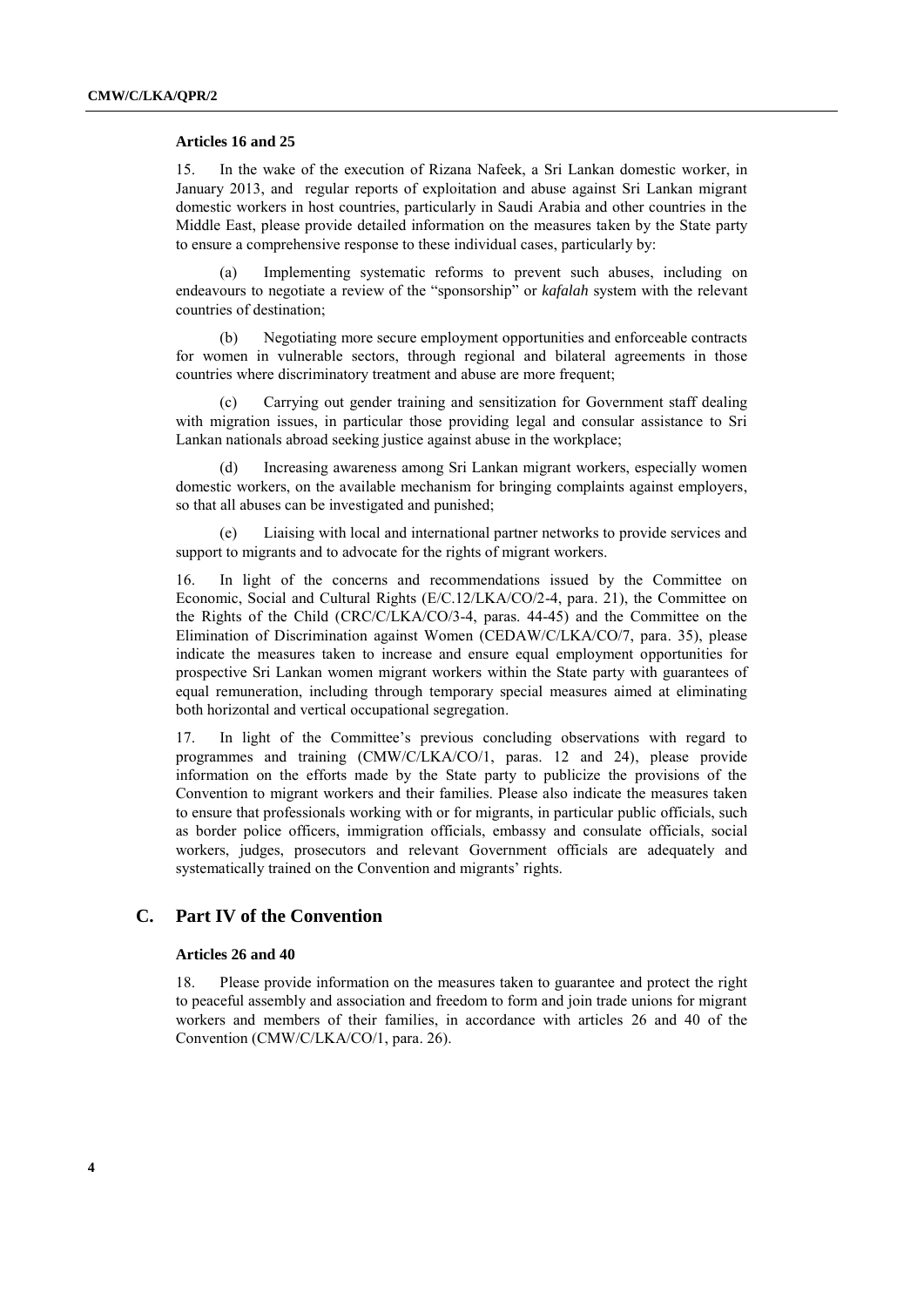### **Article 41**

19. Please provide information on the steps taken by the State party to ensure that Sri Lankan migrants working abroad have the possibility to register, vote and be elected in elections in Sri Lanka (CMW/C/LKA/CO/1, para. 34).

### **D. Part VI of the Convention**

### **Article 65**

20. Please provide information on the efforts made to enhance the pre-departure training programme for Sri Lankan workers, particularly for migrant domestic workers. In this regard, please indicate if such programs include detailed information about mechanisms for redress and for lodging complaints against recruitment agents, subagents and/or other intermediaries who violate the law.

21. Please indicate whether the State party has carried out a comprehensive assessment to identify the causes of high female labour migration and the physical, psychological and social impact of migration on the rights and well-being of children and families left behind, as well as of the women themselves. Please also describe the progress made in developing and implementing strategies, policies and programmes, in collaboration with NGOs, to ensure that the rights of migrant workers' children left behind in the home country are protected.

### **Articles 66 and 68**

22. Please provide information on the measures taken, including legislation, to strengthen regulation and rigorous monitoring of labour agencies and subagencies to protect migrant workers and prospective migrant workers, both in the State party and after their arrival in the host countries. Please also describe the criminal and civil penalties against recruitment agencies and subagencies found to be violating regulations, including falsification of documents, recruitment of children, charging excessive recruitment fees, and dissemination of inaccurate information relating to emigration and immigration.

23. Please provide information for the period 2010 to 2013 on:

(a) The number of complaints, including pre-departure complaints from migrant workers and prospective migrant workers, received by:

(i) The Sri Lanka Bureau of Foreign Employment (SLBFE);

(ii) The National Human Rights Commission (NHRC) of Sri Lanka against recruiting agencies and subagencies;

(b) The number of recruitment agencies and subagencies found responsible for abuse of migrant workers as well as the nature of penalties, including suspension and cancellation of license, imposed for such abuse and misconduct..

24. Please provide detailed information on the phenomena of human trafficking and human smuggling in the State party. Please also elaborate on the steps taken to combat all forms of trafficking in persons, particularly women and children, including through increased international, regional and bilateral cooperation with countries of transit and destination, and prosecution of individuals involved in trafficking.

#### **Article 67**

25. In light of the Committee's previous recommendations (CMW/C/LKA/CO/1, para. 46), please indicate the steps taken by the State party to: